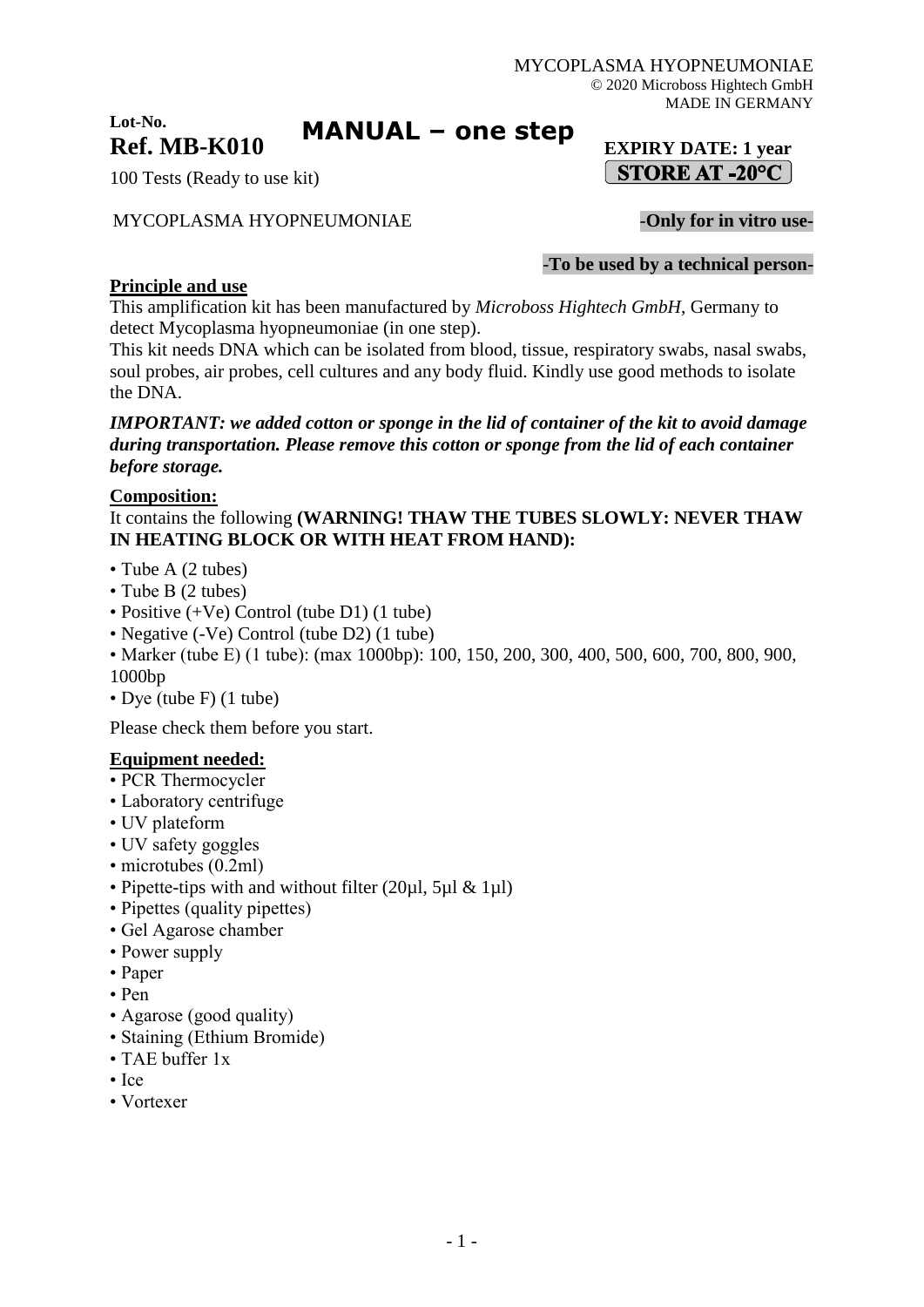# **Procedure:**

After your DNA isolation is completed. (Kindly use good quality isolation method).

# **STEP A**

1. Kindly thaw **one tube** each: A, B, D1, D2, E & F. After thawing, kindly put the tubes on  $4^{\circ}$ C (as it is better). If the kit is not in use, store them at -20 $^{\circ}$ C.

2. Mark your microtubes with a sample number and with +Ve Control and –Ve Control.



5. **TIP: you can calculate the total requirement of chemicals needed . You need 8µl A + 10µl B = 18µl per reaction. You want to run 10 reactions i.e. you need total 180µl, therefore you should mix 80µl of A + 100µl of B = 180µl from which you can take 18µl and add to each tube. This way you can save time and hardware.**

6. Add 2µl of your DNA template (DNA isolated from samples) with pipette tip with filter to each microtube according to your label except +Ve and –Ve (Avoid touching the wall). **Use everytime a new pipette tip** (for each sample)! Mix it.



7. Use new pipette tip with filter. Add 2µl of +Ve (tube D1) to +Ve Control (avoid to touch the wall). Use a new pipette tip. Mix it.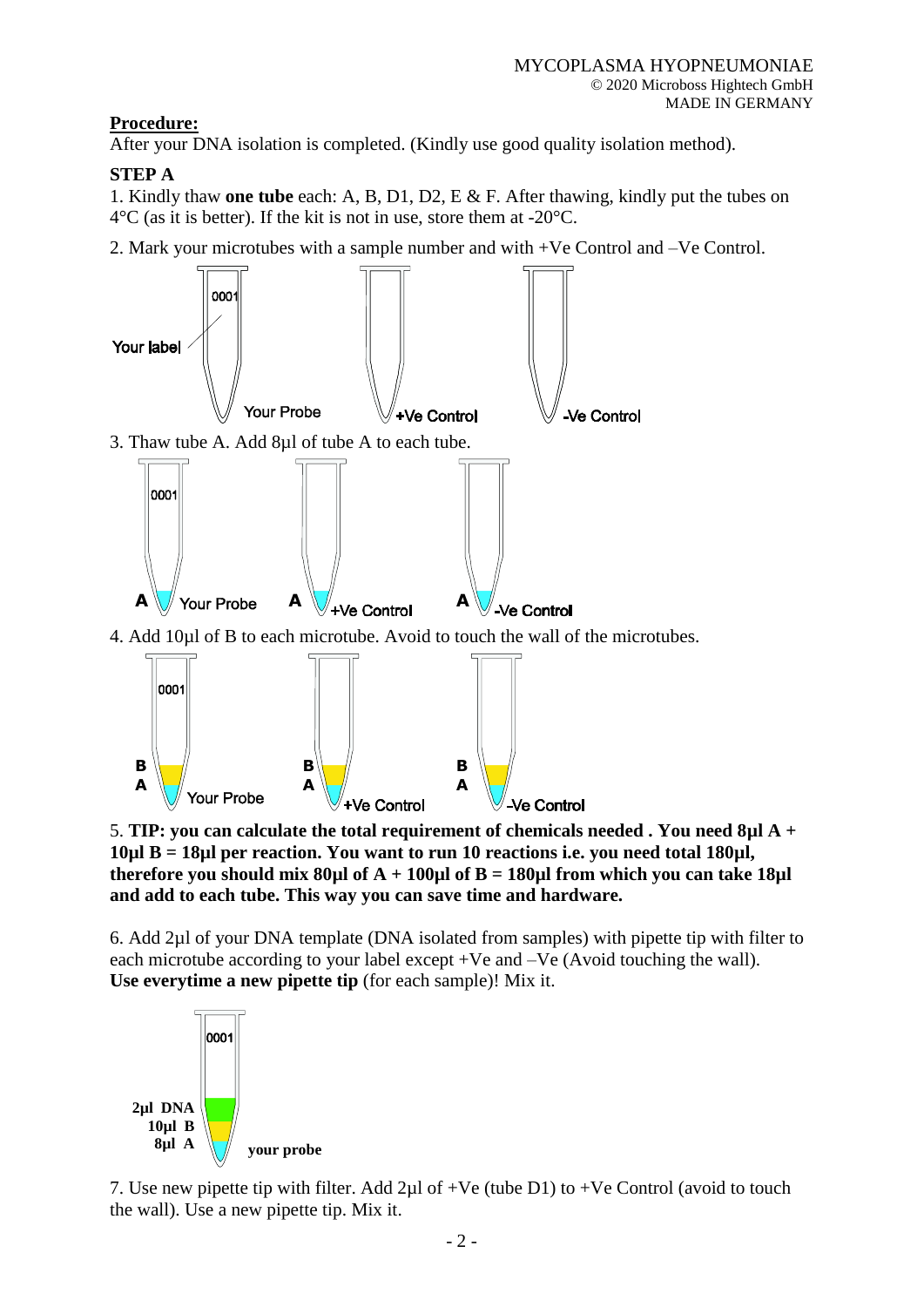

8. Use a new pipette tip. Add 2µl of –Ve (tube D2) to –Ve Control (avoid the wall). Mix it.



9. Centrifuge all tubes for 20 sec. for 8000 rpm (this is not necessary but it is better).

10. Run the programm of your thermocycler as followings: Kindly check whether you have added everything correctly as the level of the volume of each tube must be almost the same.





Before you start the PCR program, kindly check whether tubes are closed properly. **Microtubes must be in contact with metal block** (very important!). There should be no air or lose contact with metal block of thermocycler. Run The program now.

11. After step 10 is finished take out the microtubes.

To see Mycoplasma hyopneumoniae, you go directly to step gel electrophoresis (STEP B).

## **STEP B**

1. Prepare the gel Agarose 1.0% in TAE (1x) buffer.

2. Let the gel dry and add this TAE (1x) buffer in gel chamber.

3. Take the tube E (marker). Make ready to use for gel electrophoresis.

4. After the PCR step is finished, now you can prepare for gel Agarose electrophoresis. Take 2µl of dye (tube F) and add to each microtube (with the same number as your PCR microtubes including  $+Ve \& -Ve$  Controls).